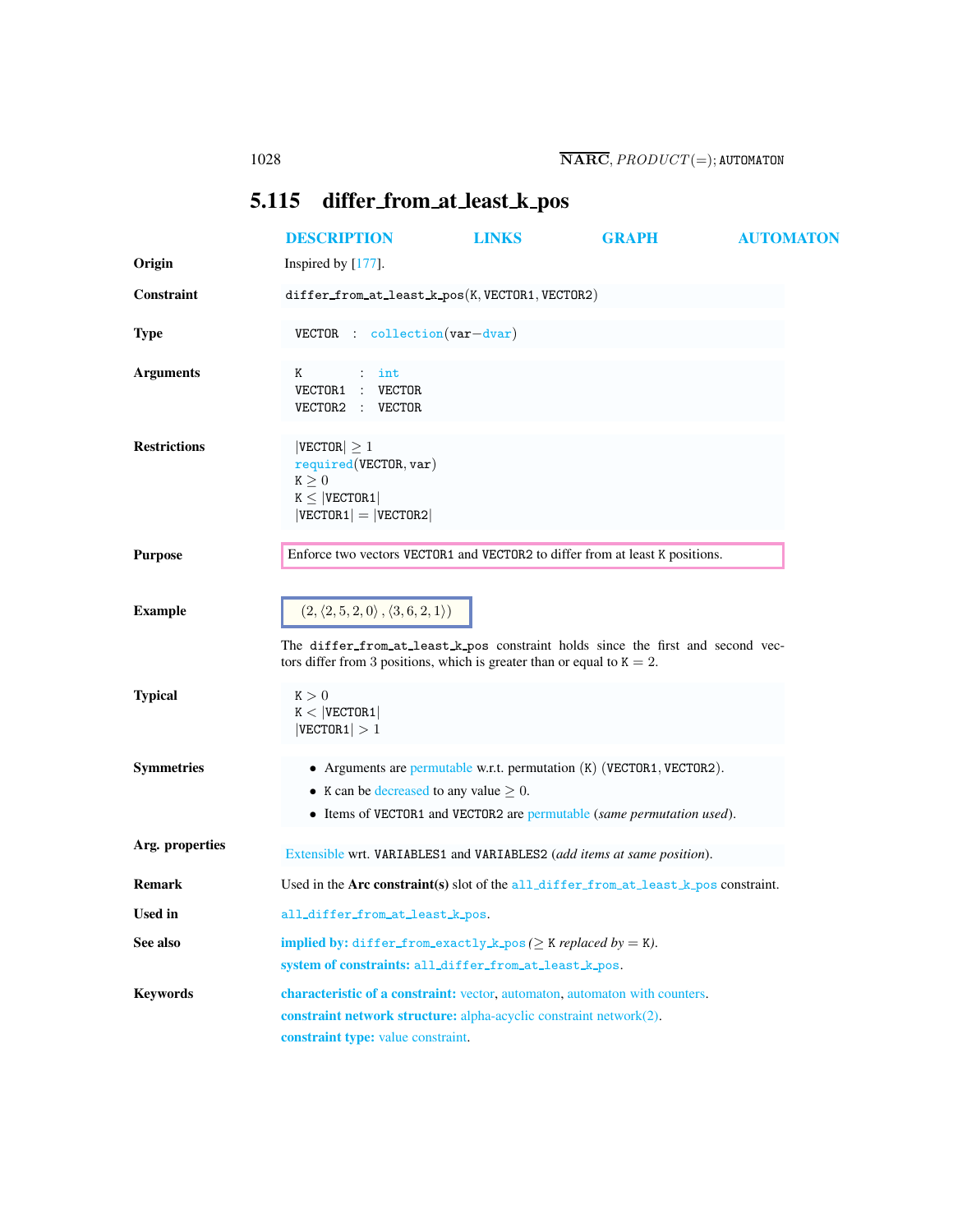## <span id="page-1-0"></span><sup>20030820</sup> 1029

| Arc input(s)         | VECTOR1 VECTOR2                                       |  |  |
|----------------------|-------------------------------------------------------|--|--|
| Arc generator        | $PRODUCT(=) \rightarrow collection(vector1, vector2)$ |  |  |
| Arc arity            | 2                                                     |  |  |
| Arc constraint $(s)$ | $vector1.var \neq vector2.var$                        |  |  |
| Graph property(ies)  | NARC > K                                              |  |  |
|                      |                                                       |  |  |

Graph model Parts (A) and (B) of Figure [5.255](#page-1-1) respectively show the initial and final graph associated with the Example slot. Since we use the NARC graph property, the arcs of the final graph are stressed in bold.



<span id="page-1-1"></span>Figure 5.255: Initial and final graph of the differ from at least k pos constraint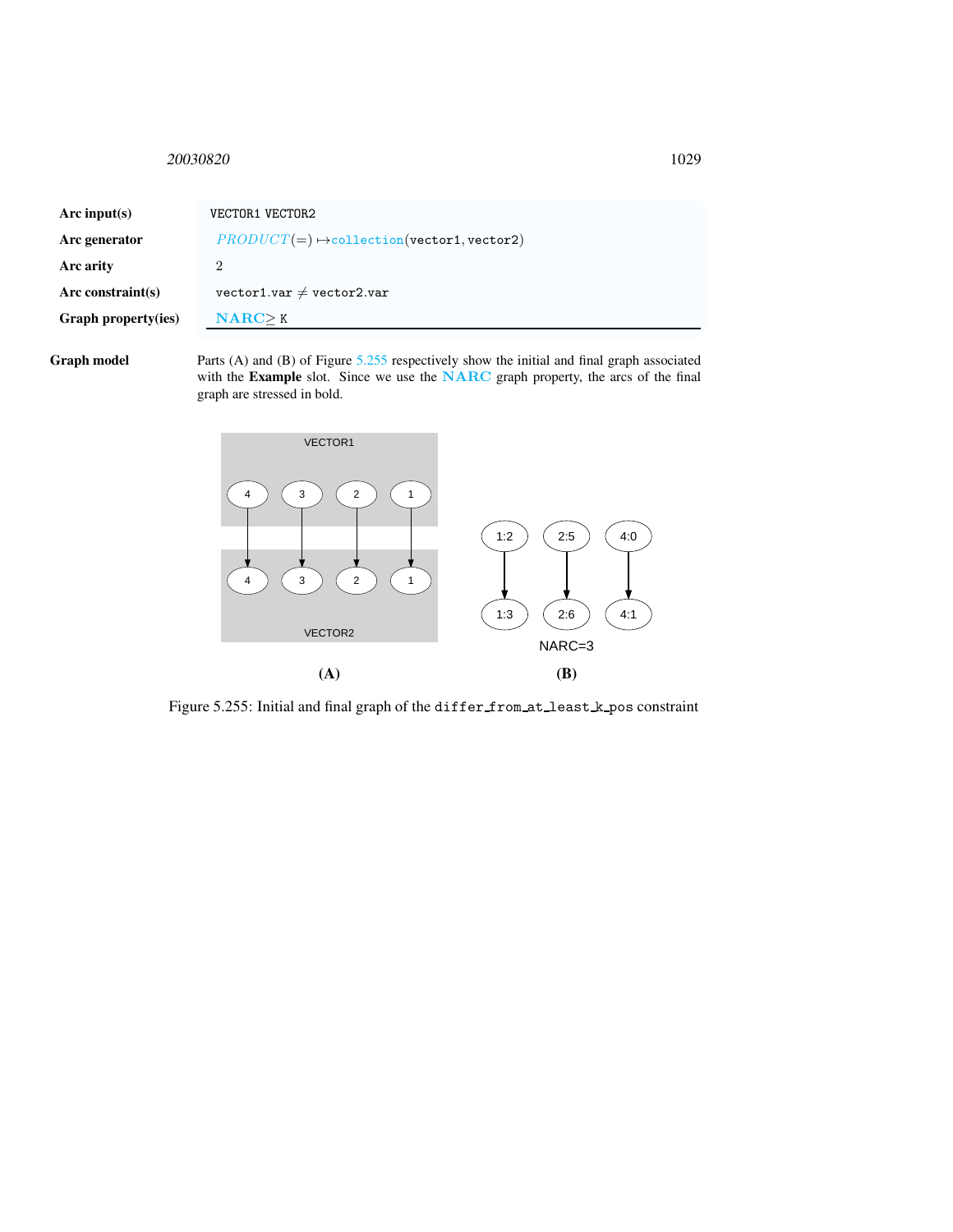Automaton Figure [5.256](#page-2-1) depicts the automaton associated with the differ from at least k pos constraint. Let VAR1<sub>i</sub> and VAR2<sub>i</sub> be the  $i^{th}$  variables of the VECTOR1 and VECTOR2 collections. To each pair of variables (VAR1<sub>i</sub>, VAR2<sub>i</sub>) corresponds a signature variable  $S_i$ . The following signature constraint links VAR1<sub>i</sub>, VAR2<sub>i</sub> and  $S_i$ : VAR1<sub>i</sub> = VAR2<sub>i</sub>  $\Leftrightarrow S_i$ .

<span id="page-2-0"></span>

Figure 5.256: Automaton of the differ from at least k pos constraint

<span id="page-2-1"></span>

Figure 5.257: Hypergraph of the reformulation corresponding to the automaton of the differ from at least k pos constraint